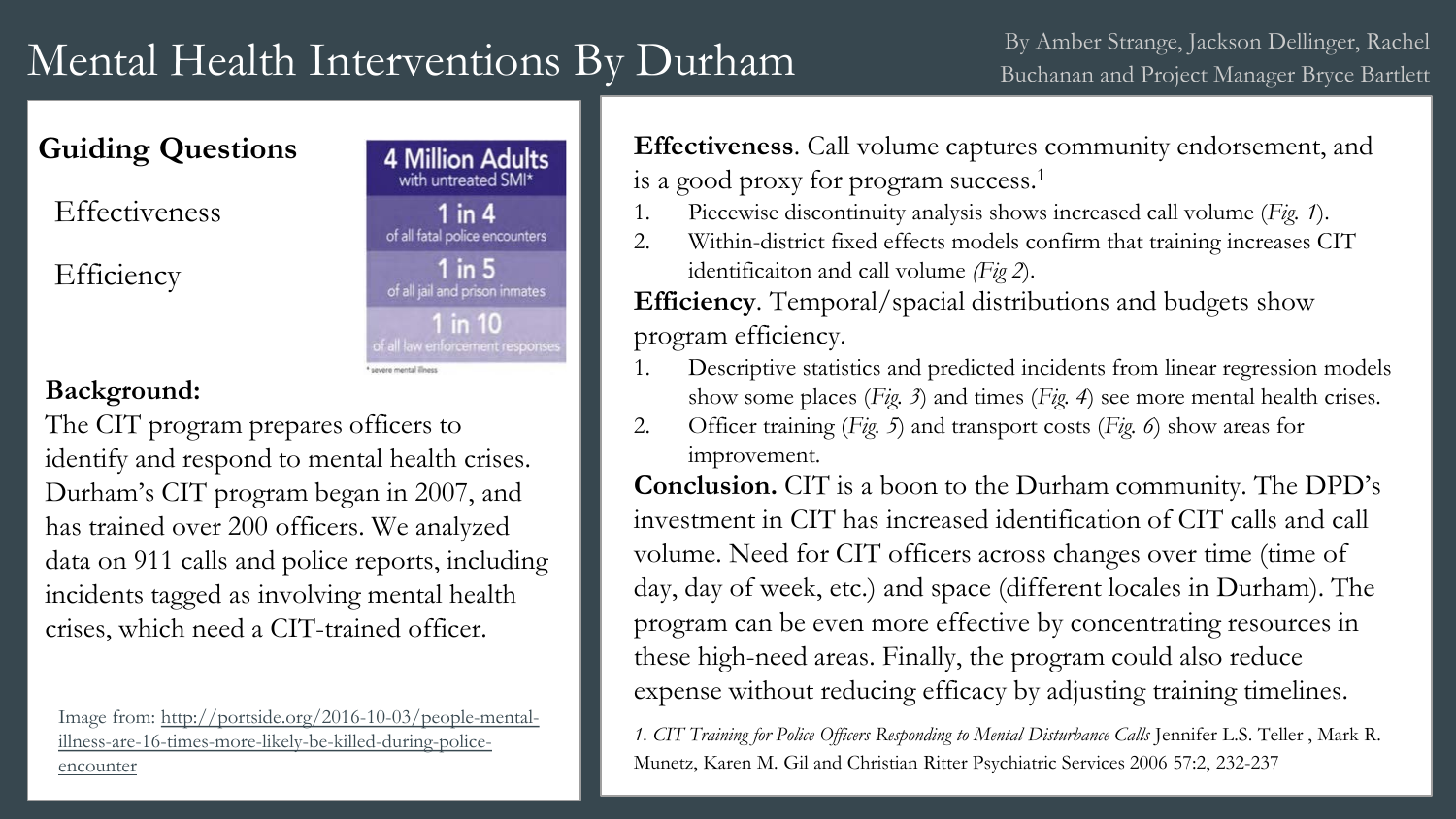## **Efficacy**

- *Fig 1. shows* the proportion of CIT calls to total calls in a district that trained a large number of CIT officers, District 2 (D2), and in one that did not, District 5 (D5).
- Each panel is a separate district. The x-axis shows the amount of time passed since we started collecting data (mid 2011). The y-axis shows the estimated proportion of calls in each district that are CIT calls. The color of the data points corresponds to the number of CIT trained officers in the district at that time.
- Call proportion in D2 increased after an initial training push marked by the black line. There was no training push nor increase in D5, suggesting the training might have had a positive effect.
- A fixed effects model controlling for the differences between districts and the passage of time *showed a positive relationship between training and volume*, confirming the hypothesis.